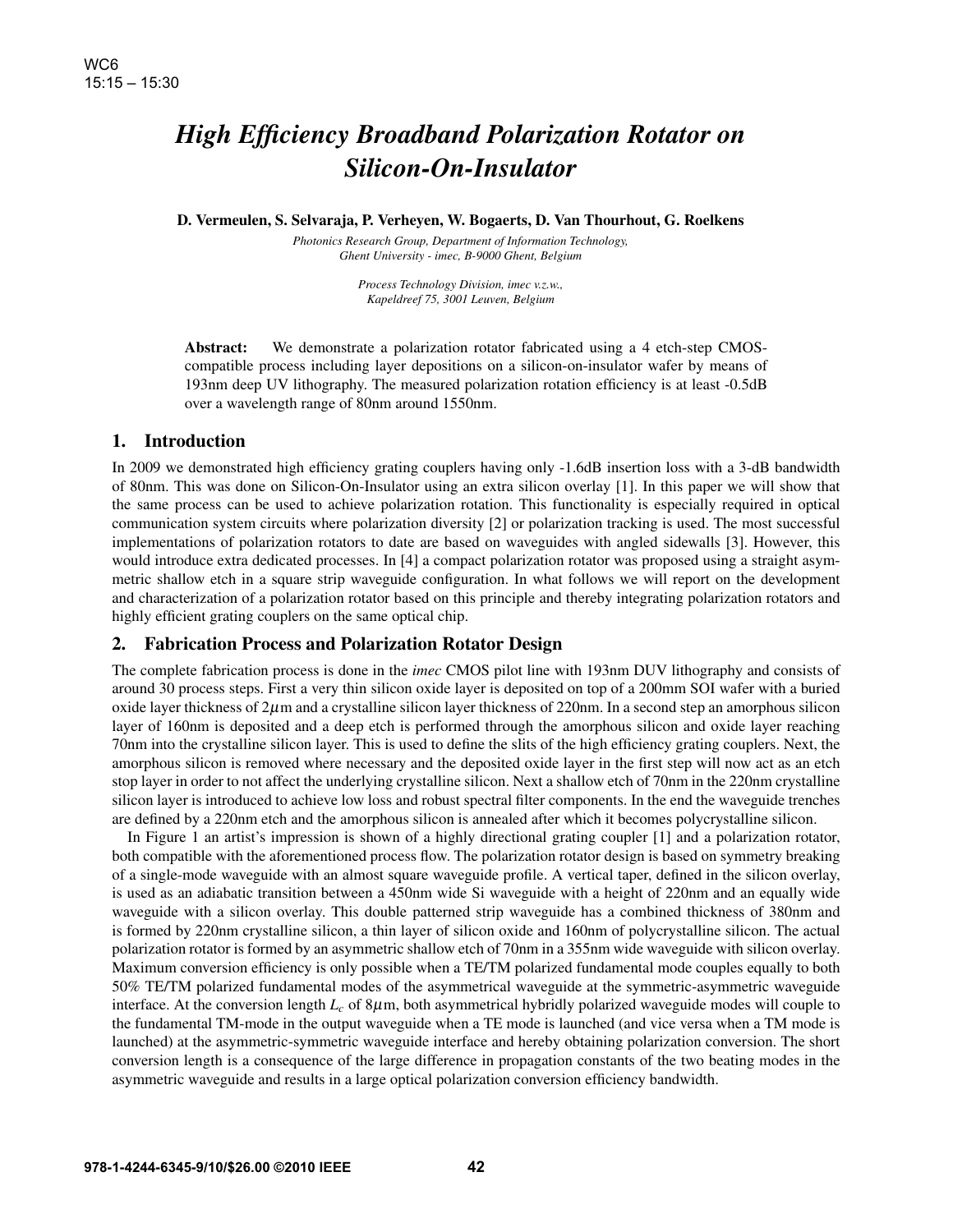

*Fig. 1:* Artist's impression of a highly directional fiber coupler and asymmetrical polarization rotator fabricated within the same process flow. (Dimensions are not to scale)



*Fig. 2:* SEM pictures: Vertical Taper tip (a,b) and Polarization Rotator (c,d).

#### 3. Characterization

With this polarization rotation method, it is in theory possible to achieve 100% rotation efficiency. However, the finite width of the vertical taper tip, fixed at 100nm, introduces 5% loss for the TM polarized mode and is lossless for the TE polarization. Furthermore, a non-ideal symmetric-asymmetric waveguide interface could undermine the excitation ratio of the modes in the asymmetric waveguide. Another showstopper could be a misalignment or linewidth variation in the double patterning method of the waveguide with the silicon overlay. Nevertheless, these issues will turn out to be of minor influence for the polarization conversion in the experimental realization.

Figures 2 (a) and (b) show a SEM picture of the fabricated vertical taper tip. Due to a fixed high lithographic illumination dose for defining the overlay etch, the silicon overlay tip is only 80nm wide, leading to a negligible efficiency penalty for the vertical tapering for both TE and TM polarizations. SEM pictures 2 (c) and (d) of the polarization rotator itself reveal a rounded symmetric-asymmetric waveguide interface. The measured waveguide width is 310nm and the silicon overlay width is around 300nm wide, deviating from the theoretically optimal predicted waveguide widths of 355nm. This non-recurrent uncertainty in the fabrication process was circumvented by a relatively large parameter sweep of the waveguide width, conversion length *L<sup>c</sup>* and fill factor of the shallow etch width with respect to the waveguide width.

The measurement results of the best performing polarization rotator are plotted in Figure 3. The efficiency is ex-